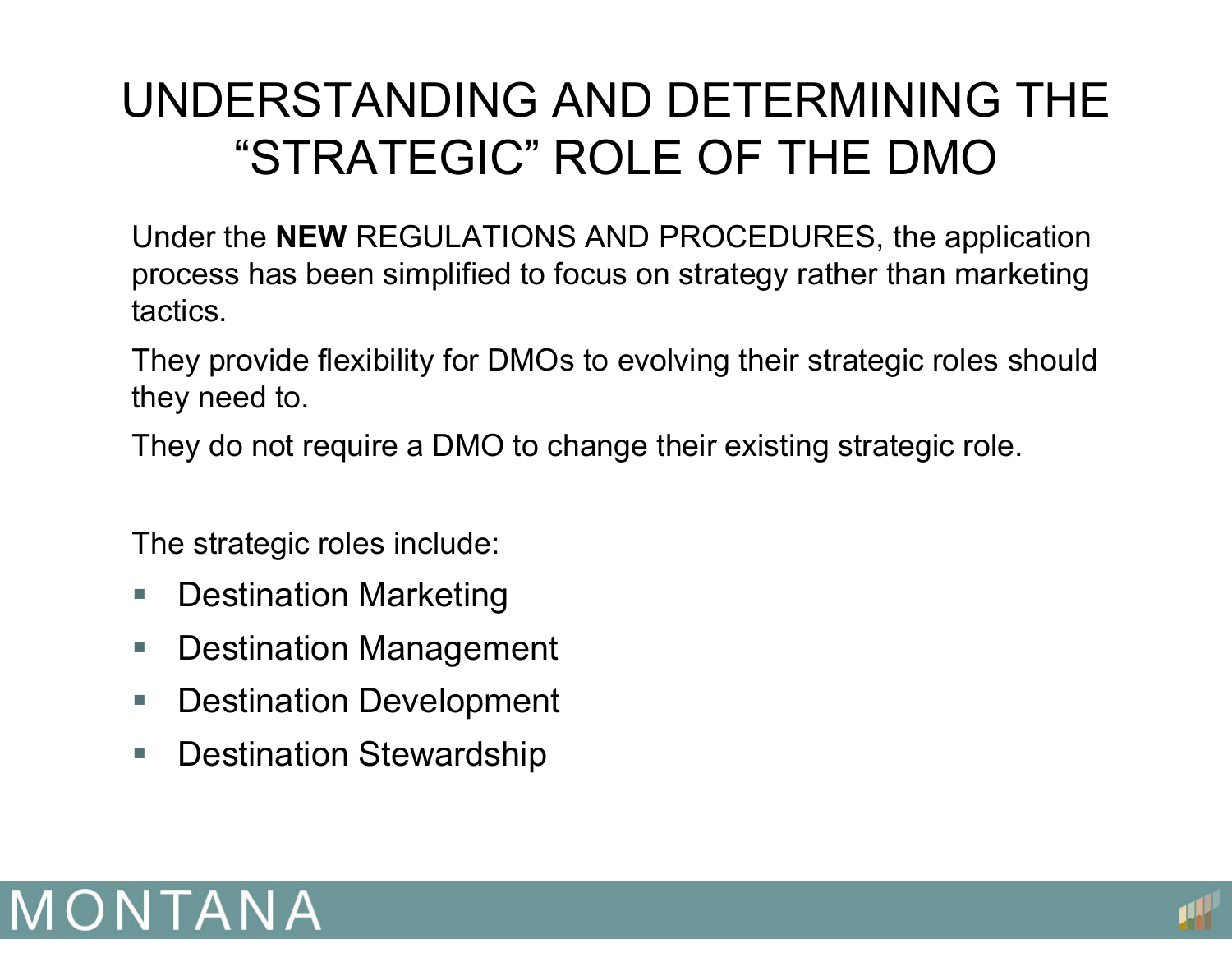# **Destination Marketing Organizations** (DMOs)

- $\overline{\phantom{a}}$  First, the "type" of organization is not what is important for the DMO Plan.
	- You may be a destination marketing, destination management or destination stewardship organization **OR** you might be a combination.
- $\mathcal{L}_{\mathcal{A}}$  What is important for the DMO Plan is the strategic role(s) of your organization.
	- For many, the strategic role may be the same. DMOs should not feel like they are being forced to change your role. This slide deck will help you determine if expansion of your role(s) should be considered or not.
- $\mathbb{R}^n$  Don't worry about what to call the organization.
	- **DMOs** are commonly referred to as **destination marketing organizations** and if you choose to change the exact wording, you can.
	- □ Your organization should call itself whatever fits best.
	- $\mathcal{L}_{\mathcal{A}}$ There is an industry-wide change from CVB to DMO.



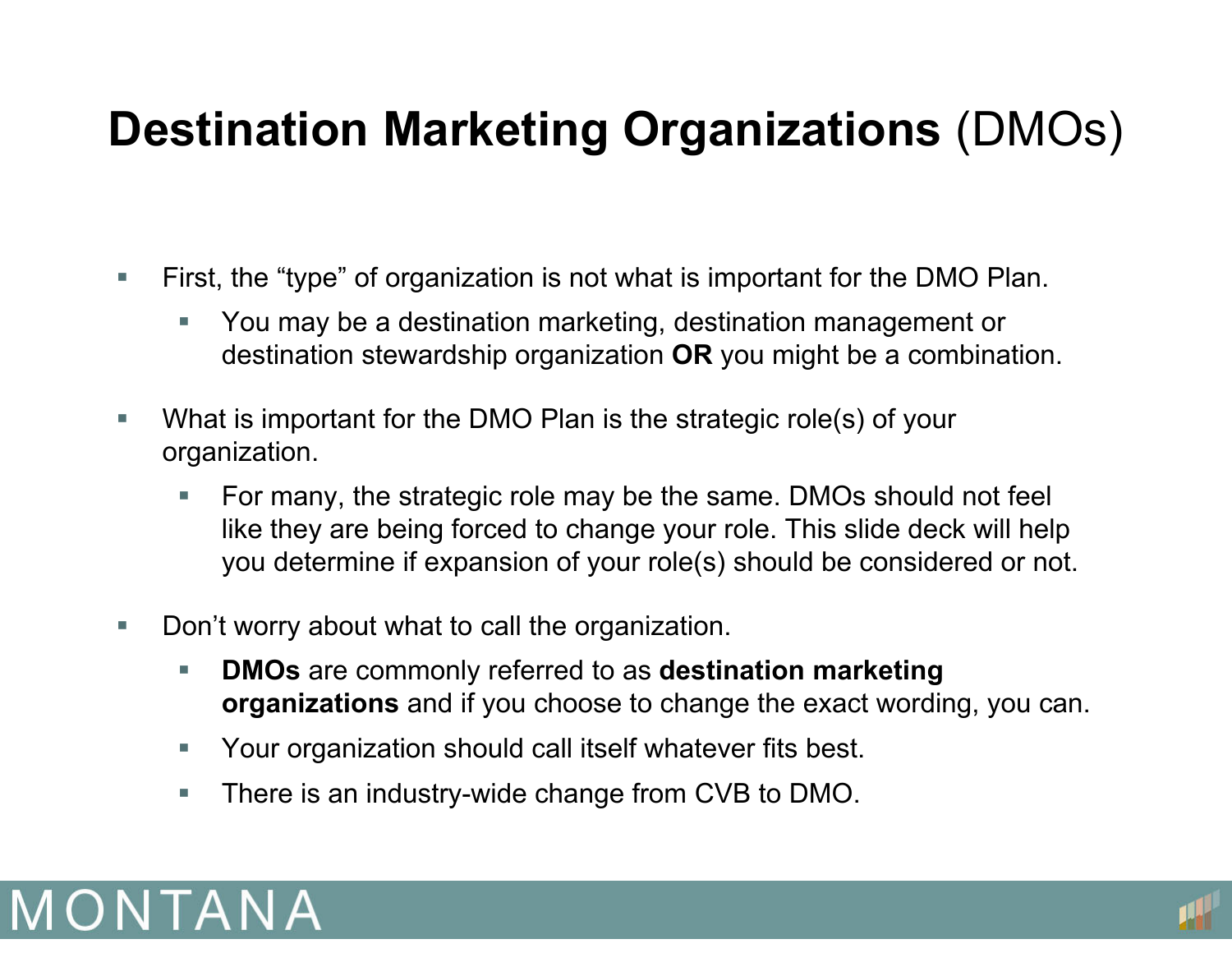# DMOs

- $\overline{\phantom{a}}$  Through the impact of travel, DMOs strengthen the economic position and provide opportunity for people in our communities.
- $\overline{\phantom{a}}$  It is what your destination needs or is currently experiencing that may require adjustments to your plan that will necessitate <sup>a</sup> change in strategic role(s) as requested in the DMO plan narrative.



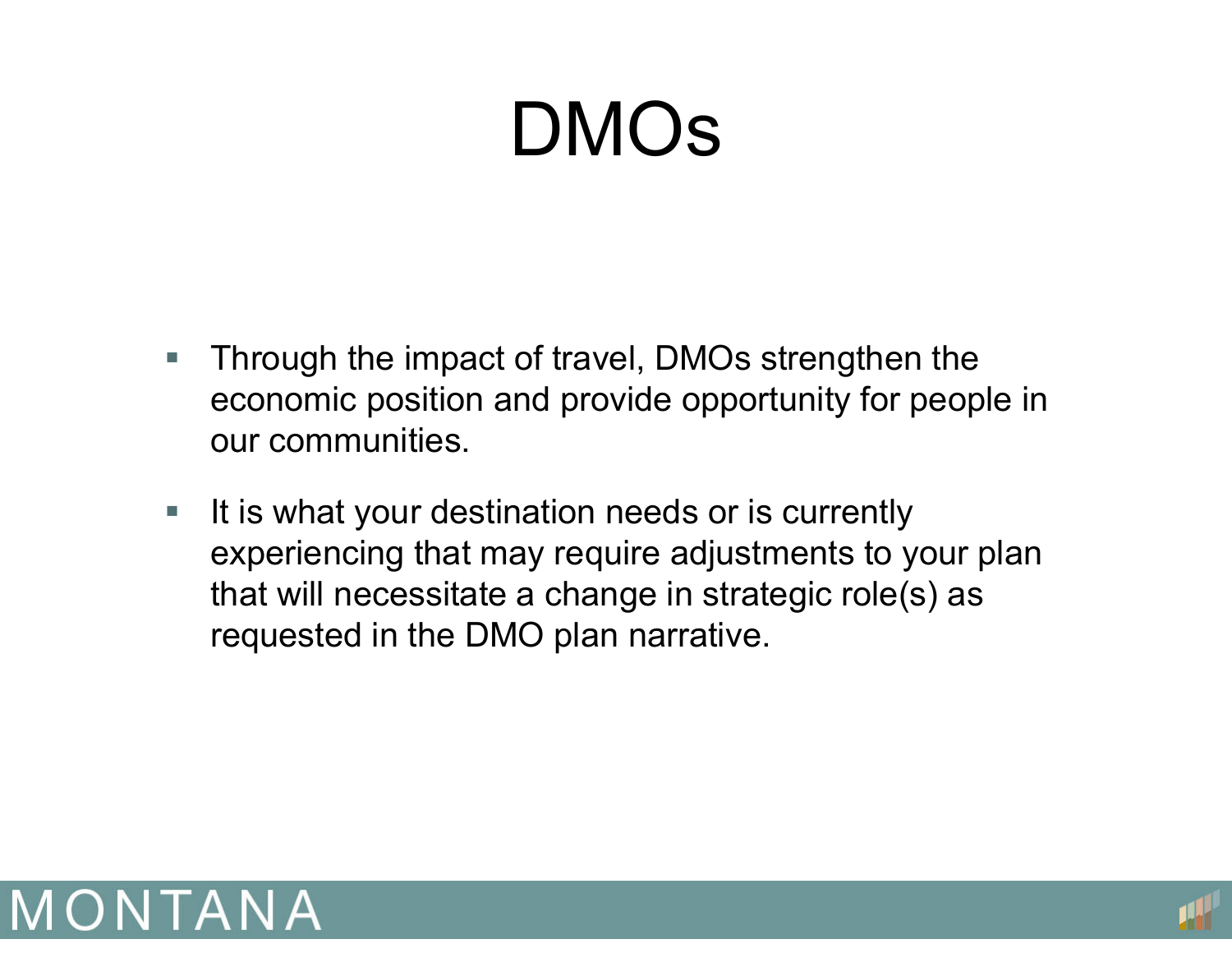# Definition: **Destination Marketing**

- Ξ **Destination marketing** is a type of marketing that promotes a destination (town, city, region, country) with a **purpose to increase the number of visitors to a physical location.** *In other words, destination marketing is tourism promotion for a specific location.*
- Ξ It often includes marketing projects and programs that focus on reaching target markets such as consumer leisure, business-tobusiness tourism sales (convention, group tours, FIT, incentive travel, group events) and film promotion.
- Ξ *If your organization focuses on increasing the number of visitors to your destination during all or some months of the year, your role is destination marketing OR it includes destination marketing.*



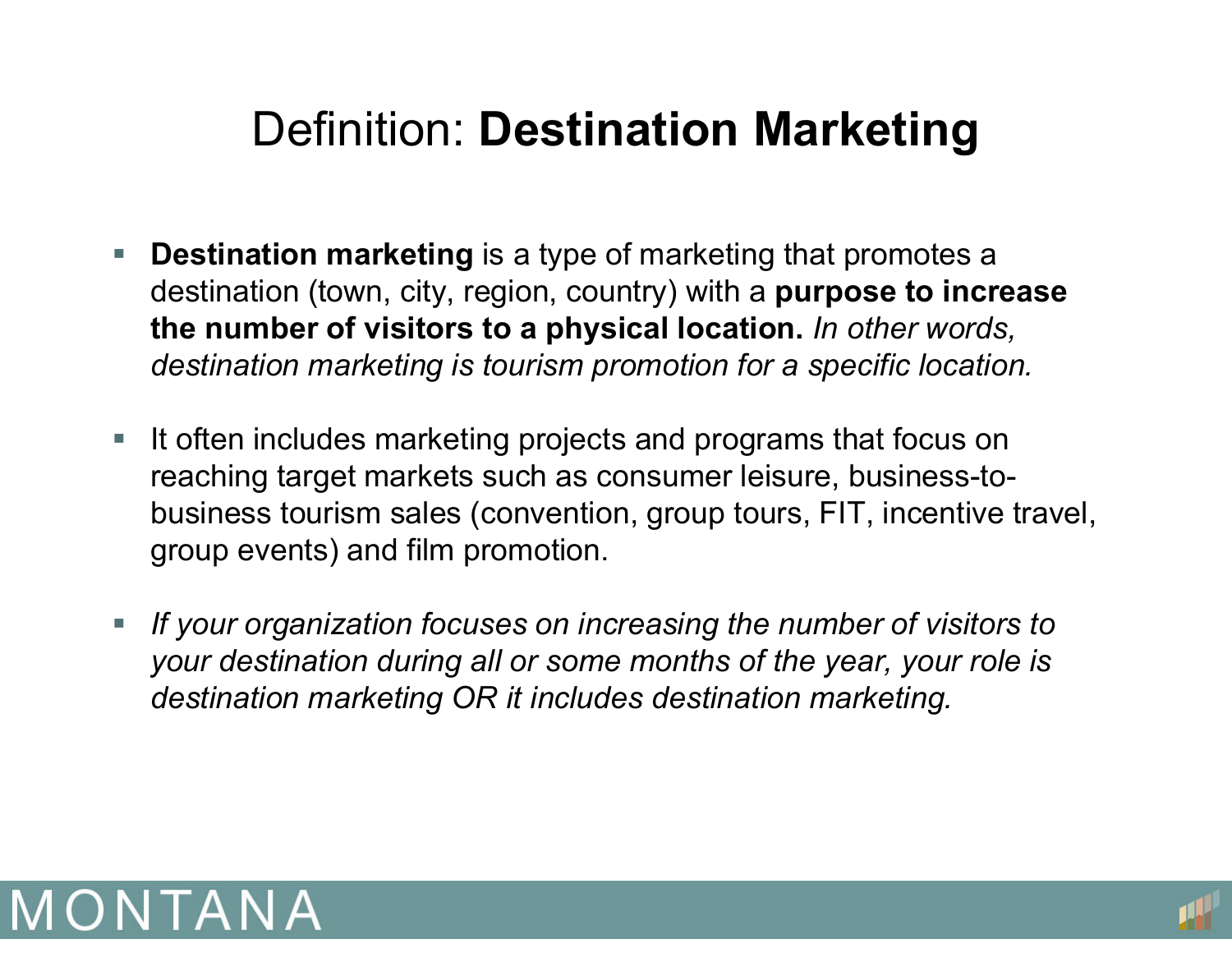# Definition: **Destination Management**

- π **Destination management** involves taking a "strategic approach" to linkup sometimes very separate elements for the better management of the destination.
- $\Box$  "Elements" referring to organizations and interests that work toward a common goal which is the assurance of the competitiveness and sustainability of the destination.
- $\overline{\phantom{a}}$  Destination management calls for a coalition of many organizations and interests working towards a common goal, ultimately being the assurance of the competitiveness and sustainability of the tourism destination.
- $\Box$  **Collaborative** management of a destination can help to avoid overlapping functions and duplication of effort with regards to promotion, visitor services, training, business support, resource management/protection and identify any management gaps that are not being addressed. It is also much more effective and efficient for all parties involved.



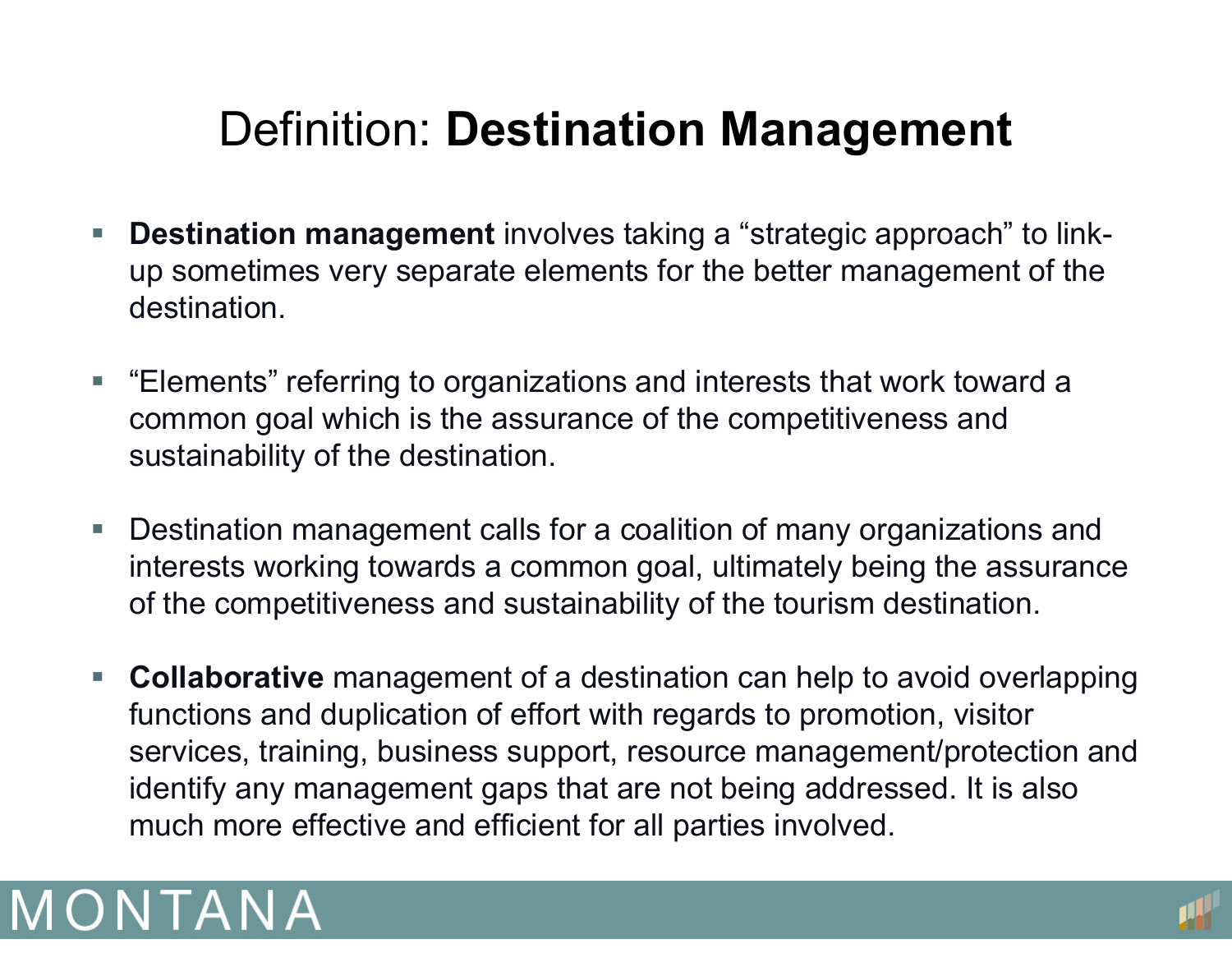# Definition: **Destination Management**

- **Service Service**  Ultimately, **destination management** consists of projects and programs that manage the visitor who is already "in-destination," often with the goal to *enhance the visitor experience* such as keeping people safe, sharing important travel information, changing visitor behavior or minimizing negative impacts to our communities and natural resources.
- π Tactics will vary based on the project and program.
- **Service Service Examples Include:** Recreate responsibly messaging, VIC staffing, crisis communications, national park reservations system messaging, dispersing visitors to lesser-known locations which reduces trail overuse and traffic congestion, preventing wildland fires, preventing aquatic invasive species, etc.
- $\overline{\phantom{a}}$  *If your organization actively engages in efforts with other entities within your destination to "manage" the visitor while they are in your destination, destination management is likely to be one of your strategic roles.*



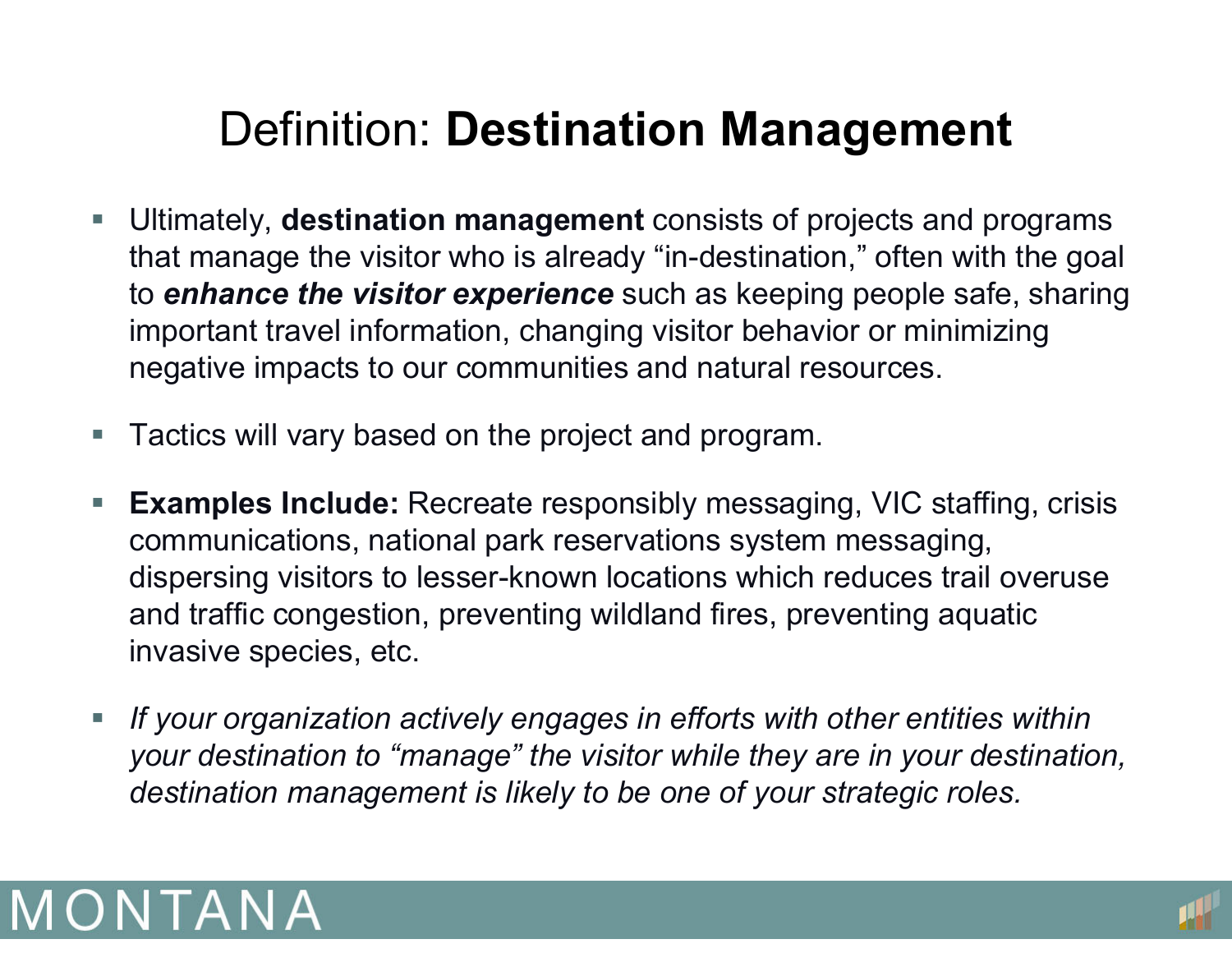# Definition: **Destination Development**

- $\overline{\phantom{a}}$  **Destination development** is any activity that increases and improves the quality of your *destination* to improve the visitor experience.
- $\Box$  To make tourism a vibrant, healthy, and manageable component of the local economy, communities need to craft and implement tourism management strategies that are local, authentic, and desirable by the community for the benefit of the visitor.
- $\Box$  Destination development is a strategic role that will be *in addition* to the others.
- $\overline{\phantom{a}}$  Tactics will most likely be funded through the **product development** line item in your budget although it could be done through others as well.
- $\mathcal{L}_{\mathcal{A}}$  **Examples Include:** Wayfinding signage, trail head signage, bathrooms, kiosks, interpretive signage, main street beautification projects, recreation trail development, etc.
- $\mathcal{L}_{\mathcal{A}}$  *If your organization is actively working on similar projects noted above, it might be a strategic role to include in your DMO plan.*



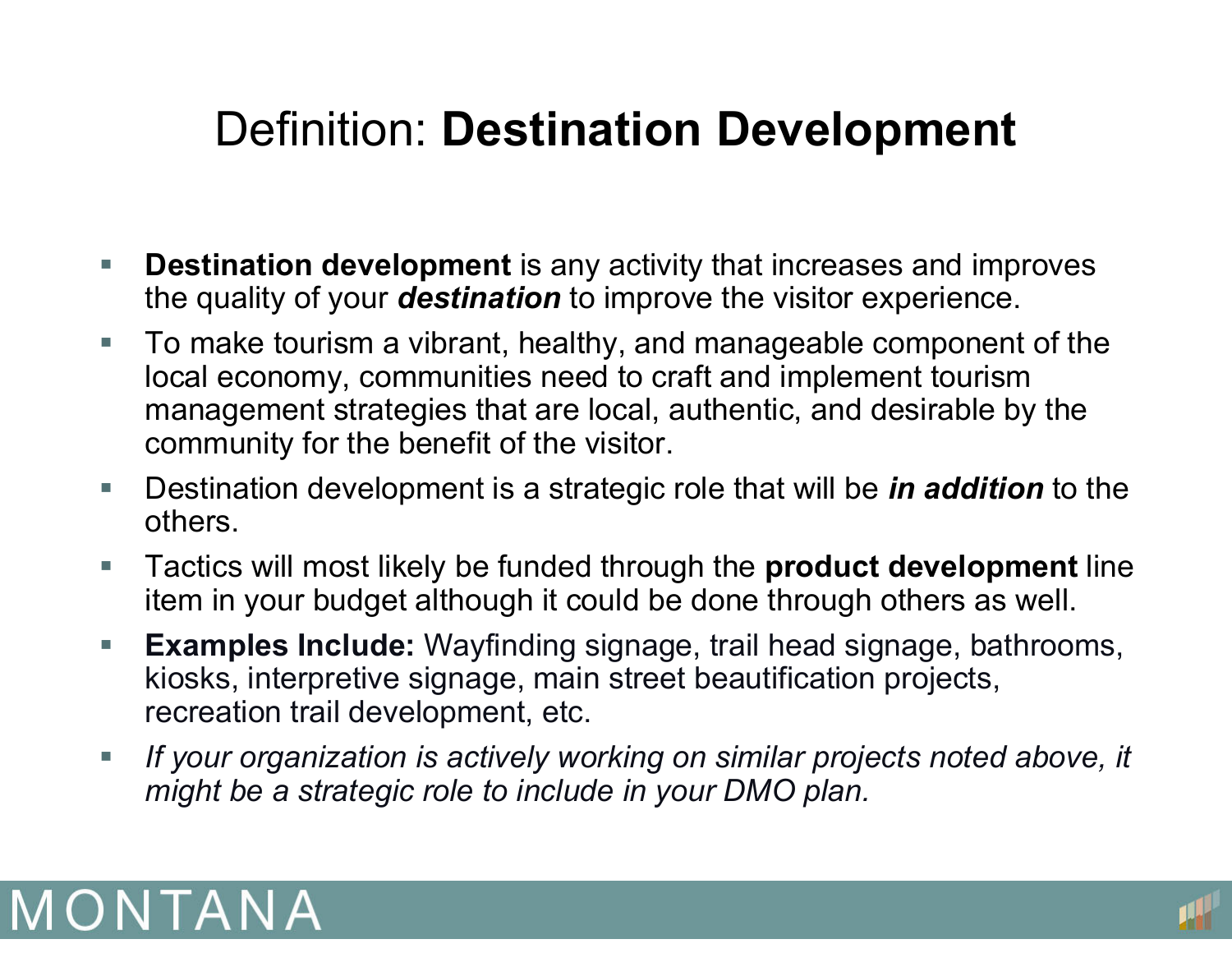# Definition: **Destination Stewardship**

- $\overline{\phantom{a}}$  **Destination stewardship** is defined by the Global Sustainable Tourism Council as "a process by which local communities, governmental agencies, NGOs, and the tourism industry take a multi-stakeholder approach to maintaining the cultural, environmental, economic, and aesthetic integrity of their country, region, or town."
- $\Box$  It is about protecting the very qualities that make a place **first and foremost a wonderful place to live**, with the **added benefit of being a wonderful place to visit**.
- $\Box$  This strategy is often grouped with sustainable tourism efforts and is likely to include destination/product development, marketing and management strategies.
- $\Box$  *Unless an organization is actively working on a destination stewardship strategic plan or initiative, their DMO plan will mostly like not include destination stewardship.*



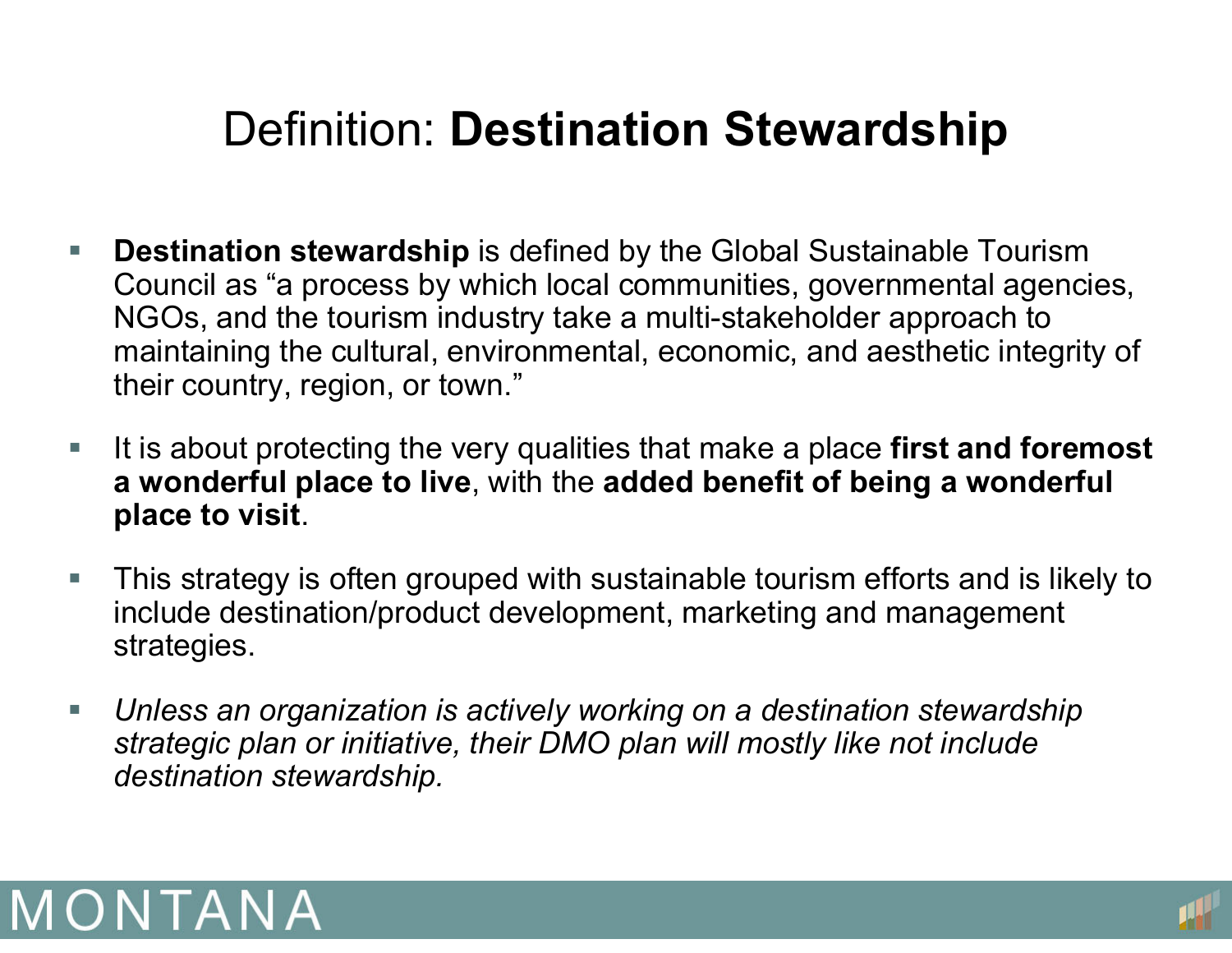### Deciding on Your DMO's Strategic Role(s)



#### Examples:

- Consumer Paid Media
- Group Tours
- International Travel
- Meetings and **Conventions**
- Earned Media Travel Writers + Digital **Influencers**

#### Examples:

- Recreate Responsibly
- Wildland Fire + Smoke
	- **Communications**

#### Examples:

- Interpretive Signs
- Recreation Trails
- Restrooms

#### Examples:

- Work with communities, governmental agencies, businesses, in and outside of the tourism industry - including residents – on a Sustainable Tourism Plan
- Community outreach staffing, programming and projects to implement the plan



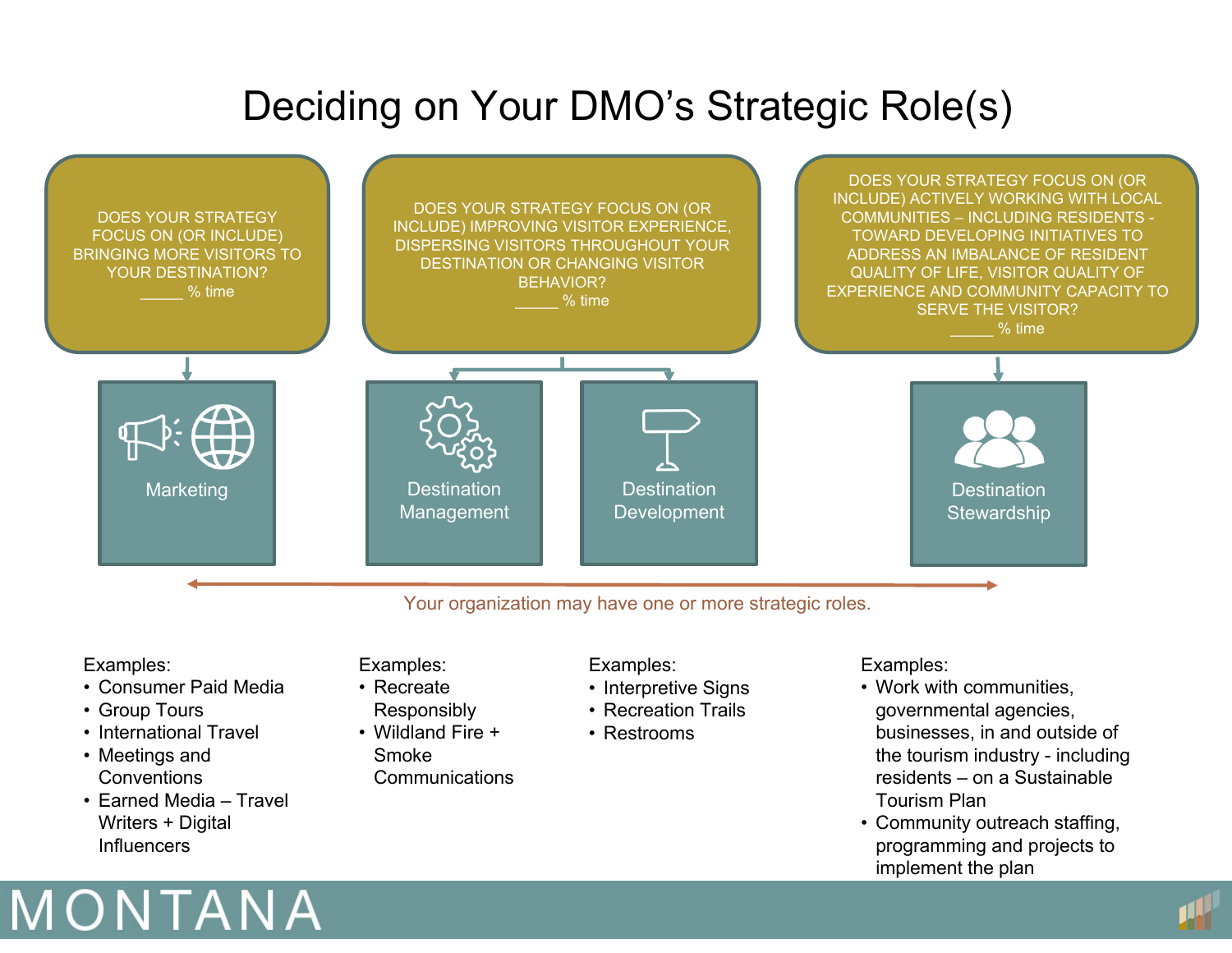### 1. Sample Goal - Objective - Metric

| <b>IF YOUR STRATEGY FOCUSES</b><br>ON (OR INCLUDES)<br><b>BRINGING IN MORE VISITORS?</b><br>% time<br>GOAL#1<br>visitors to visit for the first time or return.<br>Marketing<br>viewing. |                                                                                                                          | We will raise awareness of our destination to inspire<br>TACTICS: We will use a mixed media strategy including<br>a paid digital media plan and webpage SEO to drive<br>traffic to our webpage and encourage sign up for our<br>newsletters. Our webpage will have a prominent sign-up<br>icon for newsletter sign ups and digital travel guide | METHOD:<br>Paid Media<br>$1 \quad$<br>2. Webpage<br>Development<br>METHOD:<br>1. Visitor Services                                                                  |
|------------------------------------------------------------------------------------------------------------------------------------------------------------------------------------------|--------------------------------------------------------------------------------------------------------------------------|-------------------------------------------------------------------------------------------------------------------------------------------------------------------------------------------------------------------------------------------------------------------------------------------------------------------------------------------------|--------------------------------------------------------------------------------------------------------------------------------------------------------------------|
| <b>OBJECTIVES</b>                                                                                                                                                                        | <b>Measurable Metrics for Success</b>                                                                                    | <b>Report the Metric Achieved</b>                                                                                                                                                                                                                                                                                                               | <b>Evaluation of Measurable</b><br><b>Metrics</b>                                                                                                                  |
| 1. Grow our lead<br>database for digital<br>electronic<br>communications<br>2. Increase digital<br>viewer sessions of<br>our travel guide                                                | 1. We will increase our leads<br>database by 10%<br>Increase travel guide downloads<br>2.<br>from by 20% for fiscal year | 1. We grew our lead<br>database from 3567 to<br>$5240 - a$ 32% increase<br>2. Our travel guide digital<br>viewer sessions<br>increased from 4689 to<br>$6765 - a 30\%$ increase                                                                                                                                                                 | 1. We exceeded our target<br>metric! Overall website<br>traffic was also up.<br>2. We exceeded our target<br>metric Print travel guide<br>distribution was up 13%. |



Evaluation entered at end of FY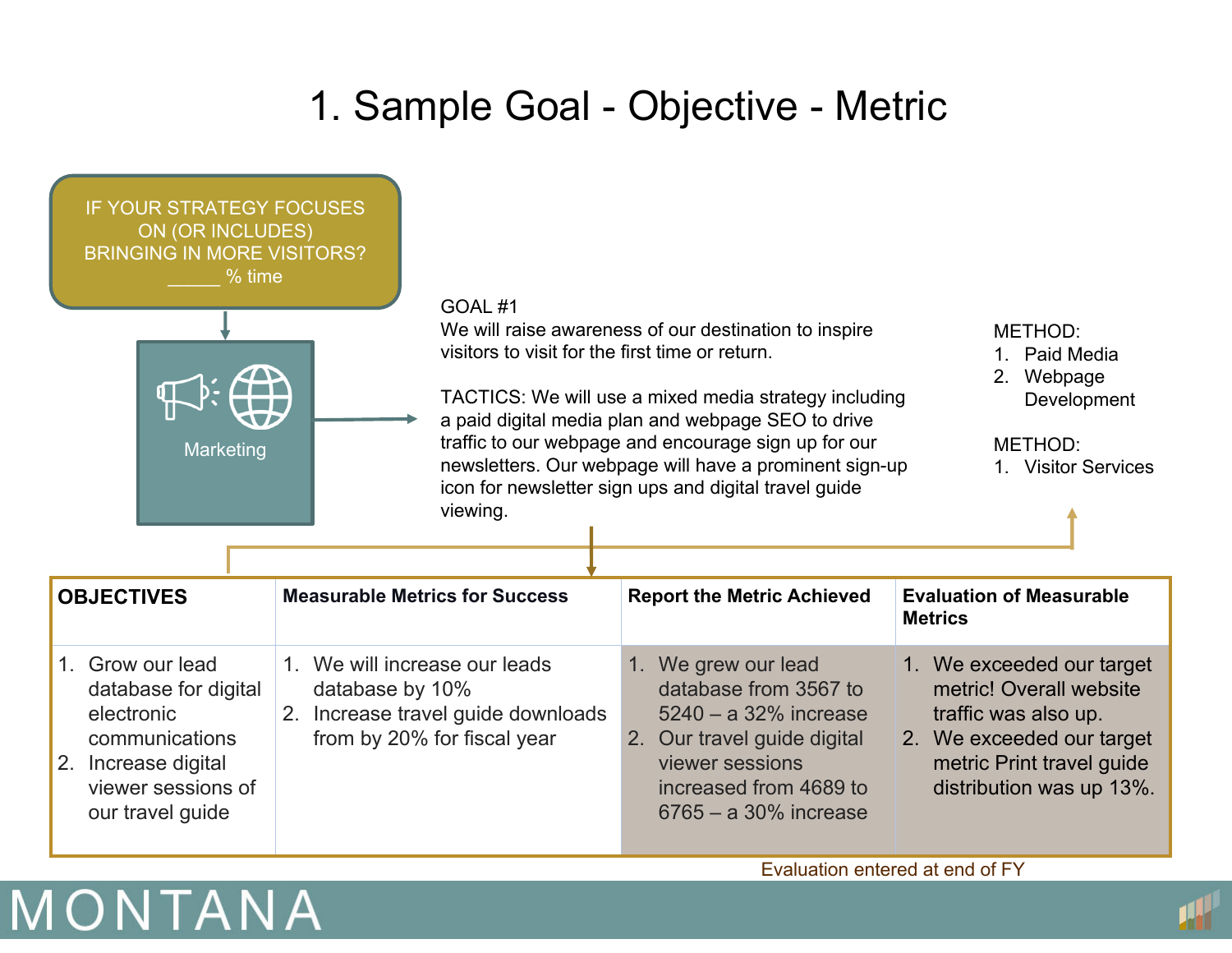#### 2.Sam ple G oal-O bjective -M etric



| <b>OBJECTIVES</b>                        | <b>Measurable Metrics for</b><br><b>Success</b>                | <b>Report the Metric</b><br><b>Achieved</b> | <b>Evaluation of</b><br><b>Measurable Metrics</b> |
|------------------------------------------|----------------------------------------------------------------|---------------------------------------------|---------------------------------------------------|
| Communicate<br>keeping<br>Montana a safe | Produce and distribute 50<br><b>Recreate Responsibly kits.</b> | 50 kits complete                            | We met or exceeded<br>our target metric           |
| tourism<br>destination by<br>recreating  | <b>Present at 5 community</b><br>events.                       | 7 community<br>presentations                |                                                   |
| responsibly                              |                                                                | atend of FY                                 | Evaluation entered                                |



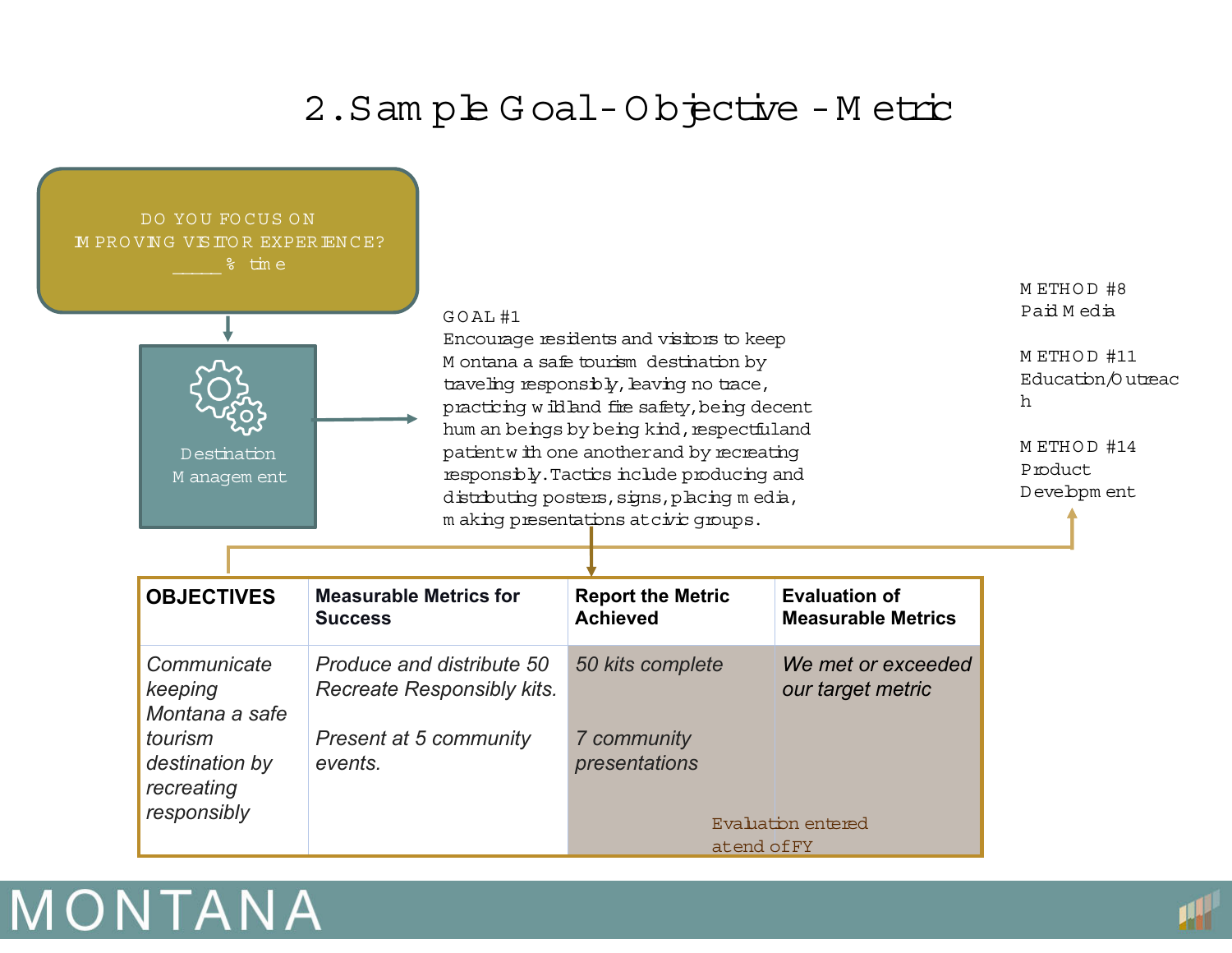#### 3.Sam ple G oal-O bjective -M etric



Evaluation entered atend ofFY



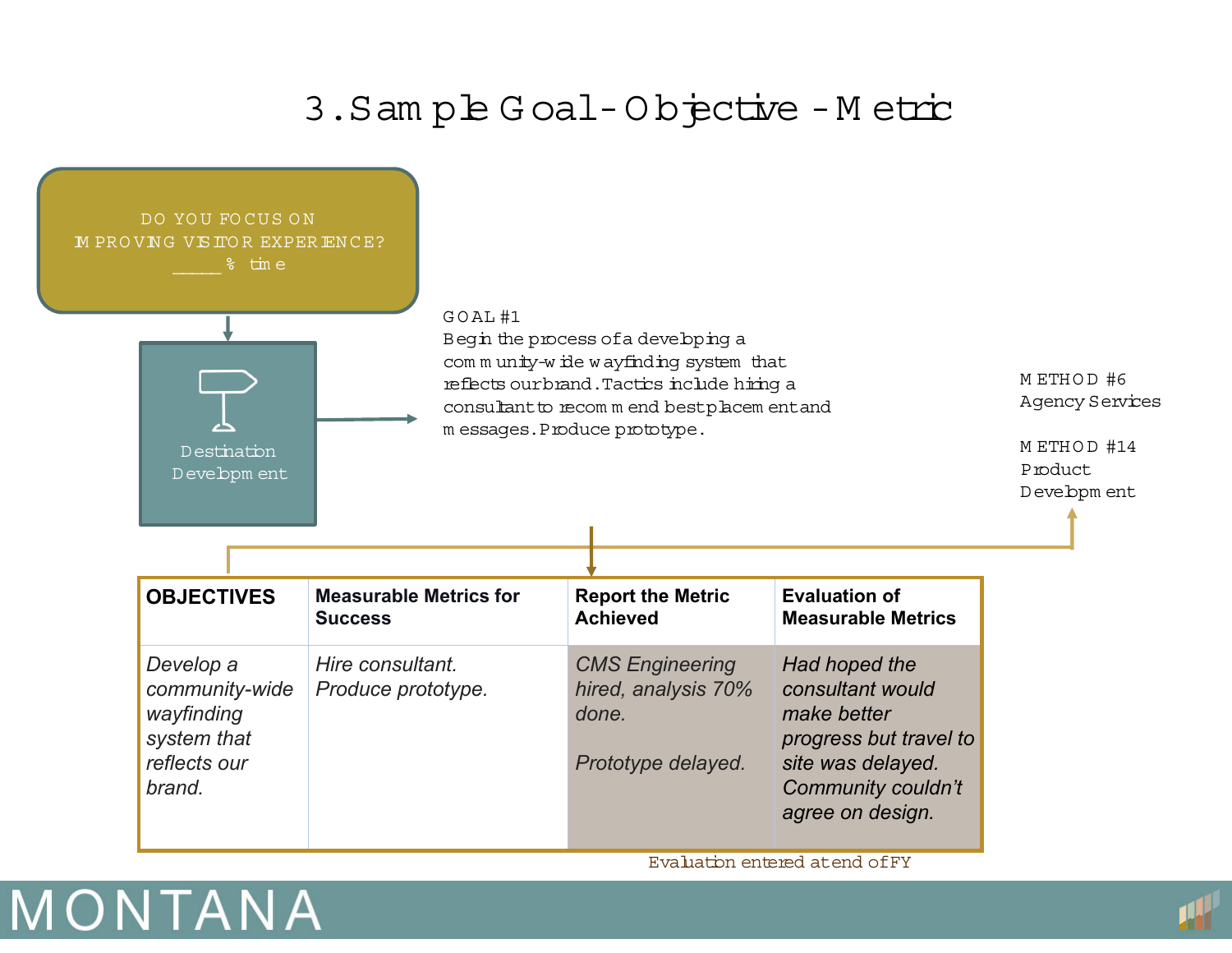#### 4. Sam ple Goal-Objective - Metric



Evaluation entered atend ofFY



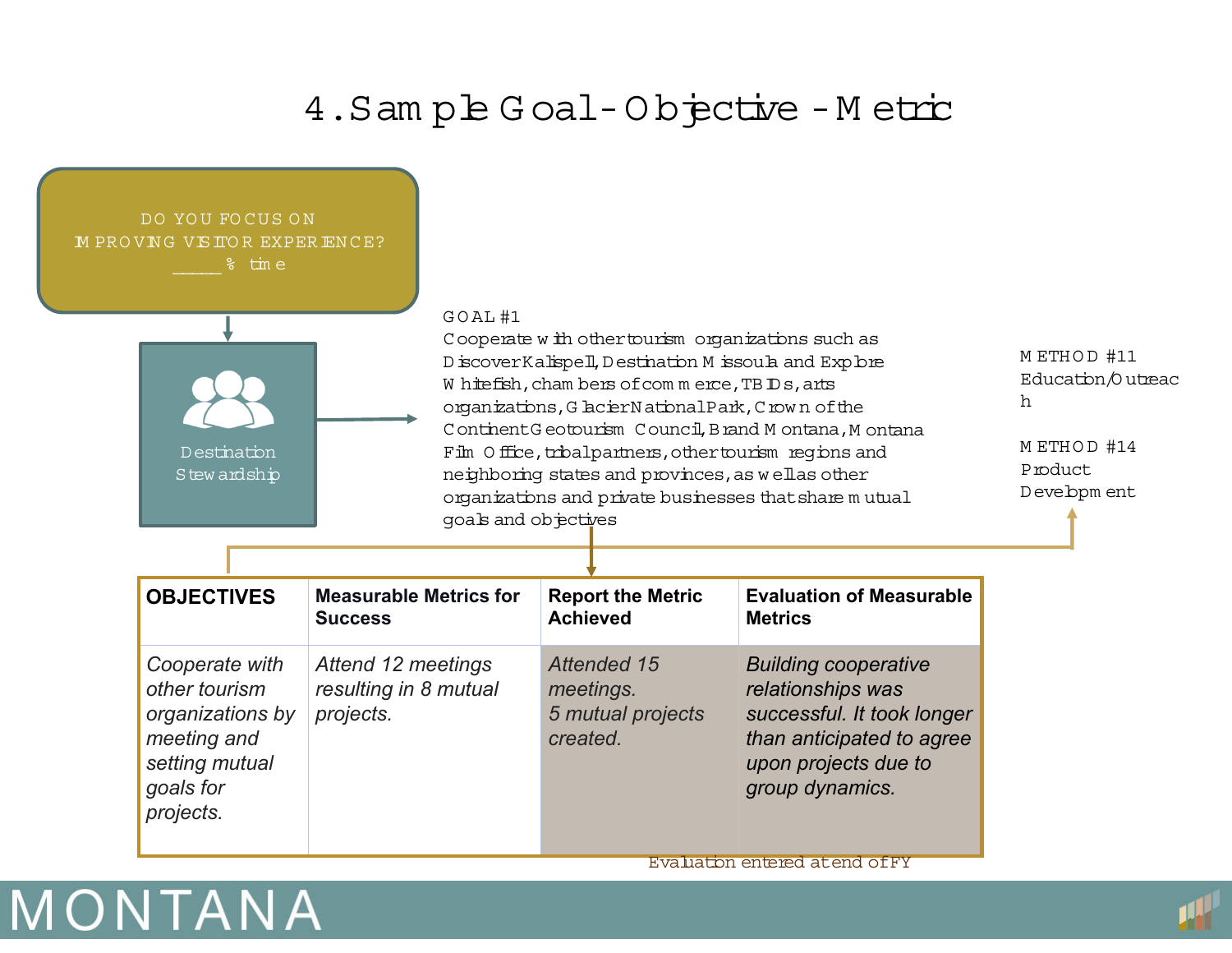#### Sample Goal-Objective - Metric





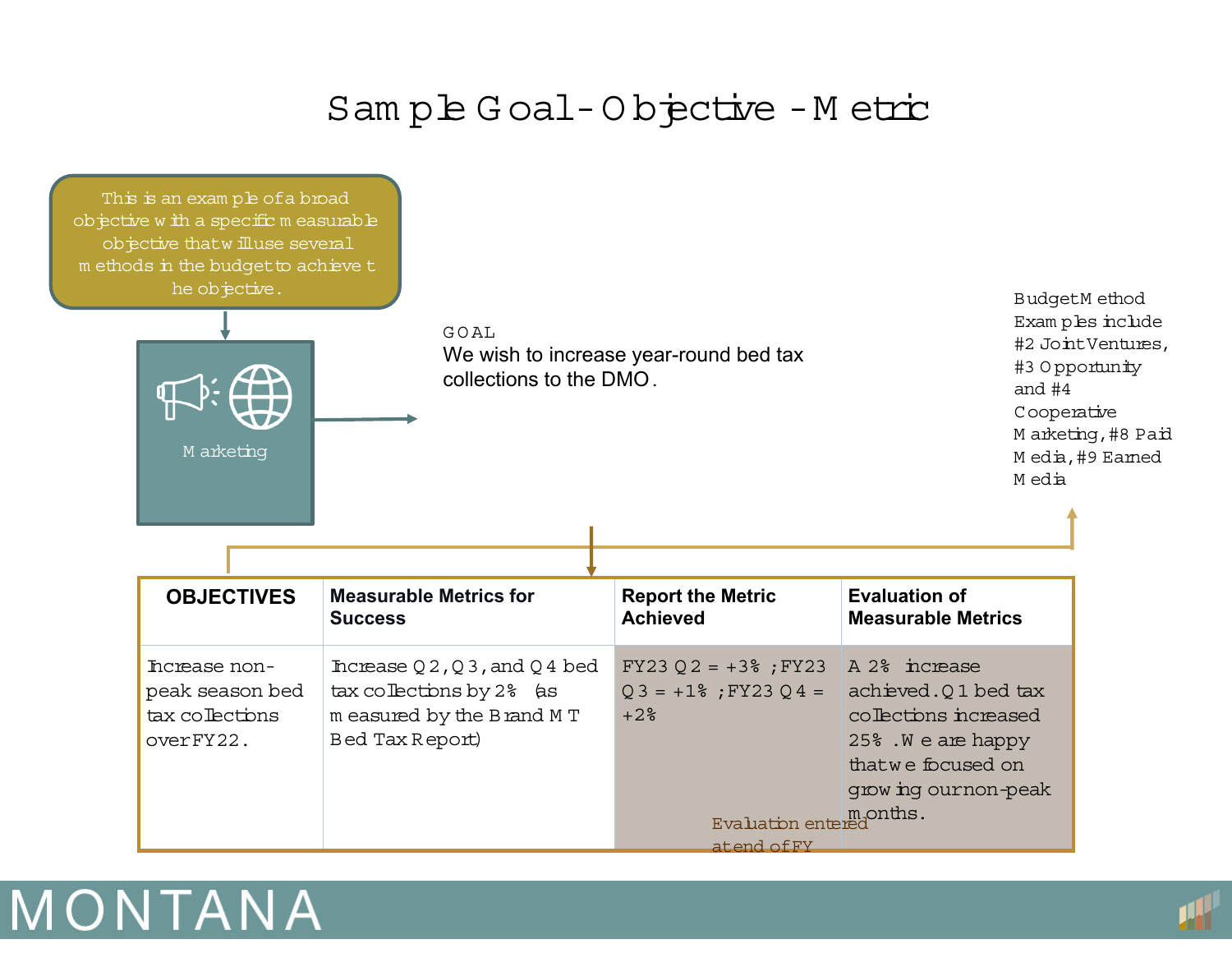#### Sam ple G oal-O bjective -M etric

This exam ple has a m ore specific objective with <sup>m</sup> ultiple m easurem ents forsuccess.You m ay choose to have one orm ore m easurable m etric for the objective. Budgetm ethods used w ill be dependentupon the objective.



MONTANA

 $G O A L$ 

We wish to increase year-round sports, events, and conferences to the DMO**.**

Allm ethods could apply to this objective

| <b>Measurable Metrics for</b><br><b>OBJECTIVES</b><br><b>Success</b>                                                                                                                                                                                                                                                                                                            | <b>Report the Metric</b><br><b>Achieved</b>                                                                                                                                                                                                            | <b>Evaluation of</b><br><b>Measurable Metrics</b>                                                                                                                                                                                                                                                                                                                         |
|---------------------------------------------------------------------------------------------------------------------------------------------------------------------------------------------------------------------------------------------------------------------------------------------------------------------------------------------------------------------------------|--------------------------------------------------------------------------------------------------------------------------------------------------------------------------------------------------------------------------------------------------------|---------------------------------------------------------------------------------------------------------------------------------------------------------------------------------------------------------------------------------------------------------------------------------------------------------------------------------------------------------------------------|
| Position DMO as a<br>Solttand bil on four<br>sports, event, and<br>conferences and three<br>conference<br>toumam ents.<br>destination by<br>Assistwith five FAM (Press)<br>building<br>trips.<br>relationships with<br>Increase the Eventplanner<br>state and bcal<br>database by 5%.<br>organizations,<br>regional and national<br>prom oters, and<br>toumam ent<br>directors. | Seven conferences and<br>fourtoumam ents were bid<br>on.an increase of 10%<br>overFY22.<br>Assisted with 15 FAM<br>trips, 5 m ore than in FY22.<br>The Eventplanner<br>database was increased<br>by 15% overFY22.<br>Evaluation entered<br>atend of FY | We won two conferences,<br>one toumam ent, and four<br>events potentially yielding<br>1,500 room nights.<br>FAM trips yielded positive<br>publicity forus year-round<br>w ith m any focusing on our<br>non-peak season am enties.<br>We networked with 75 event<br>planners during the year and<br>at two conferences drawing<br>interest to our DMO for<br>future years. |

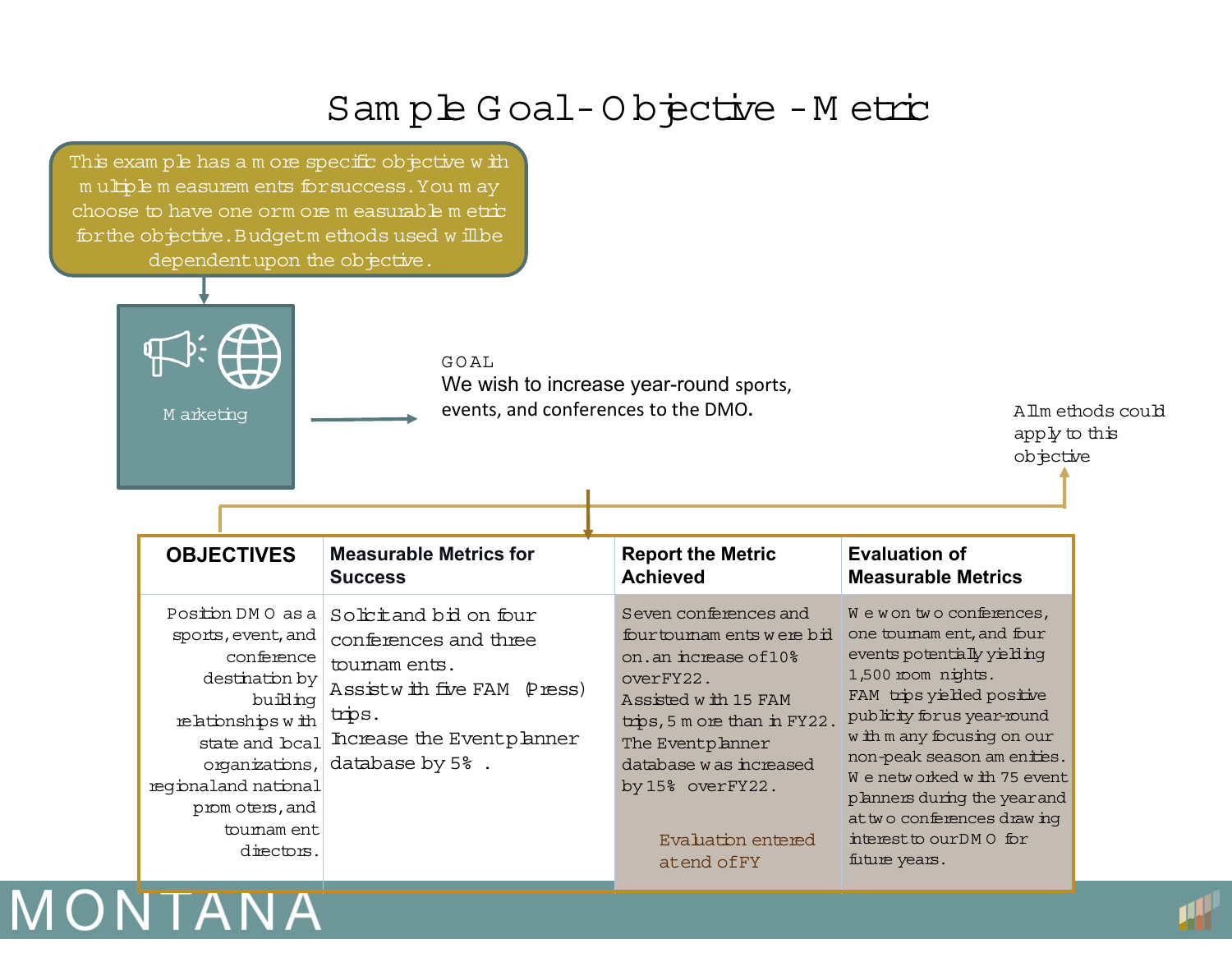### Sam ple G oal-O bjective -M etric

This is an exam ple of an objective using m ore than one m etric and one budgetm ethod that falls in the Destination M arketing' bucket. This objective w ill probably use m ore than one Destination bucket. Destination M anagem ent funds could be budgeted using the same objective and m etrics Adm inistration for example).

MONTANA



| <b>OBJECTIVES</b>        | <b>Measurable Metrics for</b>                                                                                                                                                                                                                                                | <b>Report the Metric</b>                                                                                                                                                                                                                                                                                                                                         | <b>Evaluation of</b>                                                                                                                                                                                                                                                                                                                                                                                                                                              |
|--------------------------|------------------------------------------------------------------------------------------------------------------------------------------------------------------------------------------------------------------------------------------------------------------------------|------------------------------------------------------------------------------------------------------------------------------------------------------------------------------------------------------------------------------------------------------------------------------------------------------------------------------------------------------------------|-------------------------------------------------------------------------------------------------------------------------------------------------------------------------------------------------------------------------------------------------------------------------------------------------------------------------------------------------------------------------------------------------------------------------------------------------------------------|
|                          | <b>Success</b>                                                                                                                                                                                                                                                               | <b>Achieved</b>                                                                                                                                                                                                                                                                                                                                                  | <b>Measurable Metrics</b>                                                                                                                                                                                                                                                                                                                                                                                                                                         |
| $s$ essions, digital 9%. | G row ourwebsite   Increase website sessions by<br>downbads, and Increase digital quidebook<br>socialmedia downbads by $5\%$ .<br>engagem entover Increase Facebook<br>$FY22$ engagem entby 4% and<br>Instagram engagementby<br>$108$ .<br>Evaluation entered<br>atend of FY | W ebsite<br>sessions increase 25% in over<br>FY22.<br>Digital quidebook down bads<br>increased by 20% overFY22,<br>we had over200 quidebook<br>views on ourwebsite, and<br>users shared the quidebook<br>with 82 otherem ailaddresses<br>oron socialphatiom s.3%<br>percent increase in Facebook<br>engagem entand a 25%<br>ncrease in Instagram<br>engagem ent. | Increased website traffic<br>increased quide downbads.<br>We are now able to better track<br>ourdidialquidebook as we<br>have it on ourwebsite as a<br>digitalflipbook. We can track<br>userviews, downbads, and<br>shared them via a third-party<br>vendor. A fourpercent increase<br>in Facebook engagem ent<br>m ay notseem like much but<br>we put a qreater focus on<br>Instagram as we found that our<br>targetmarket@use Instagram<br>m ore than Facebook. |

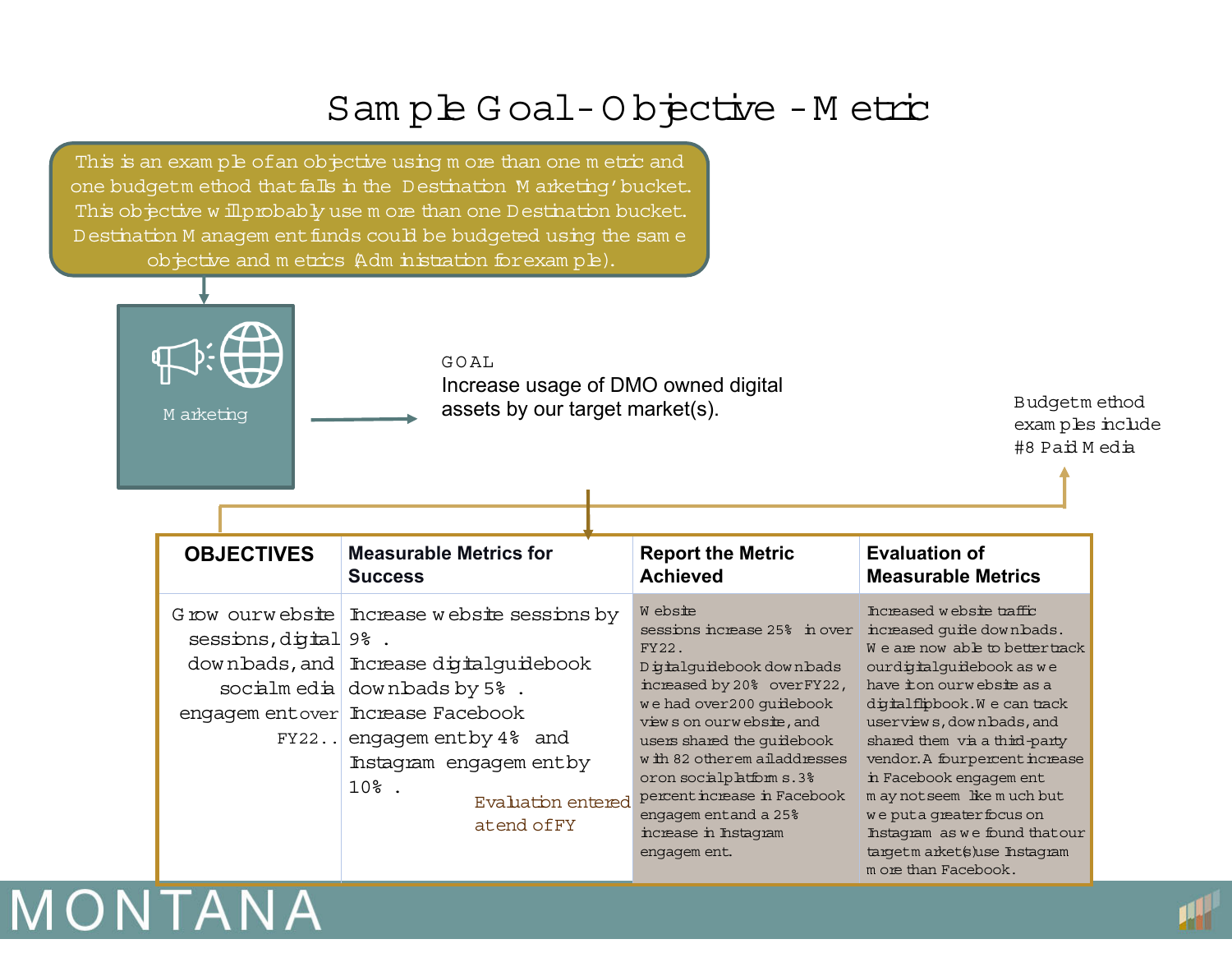## Sample Goal - Objective - Metric



# MONTANA

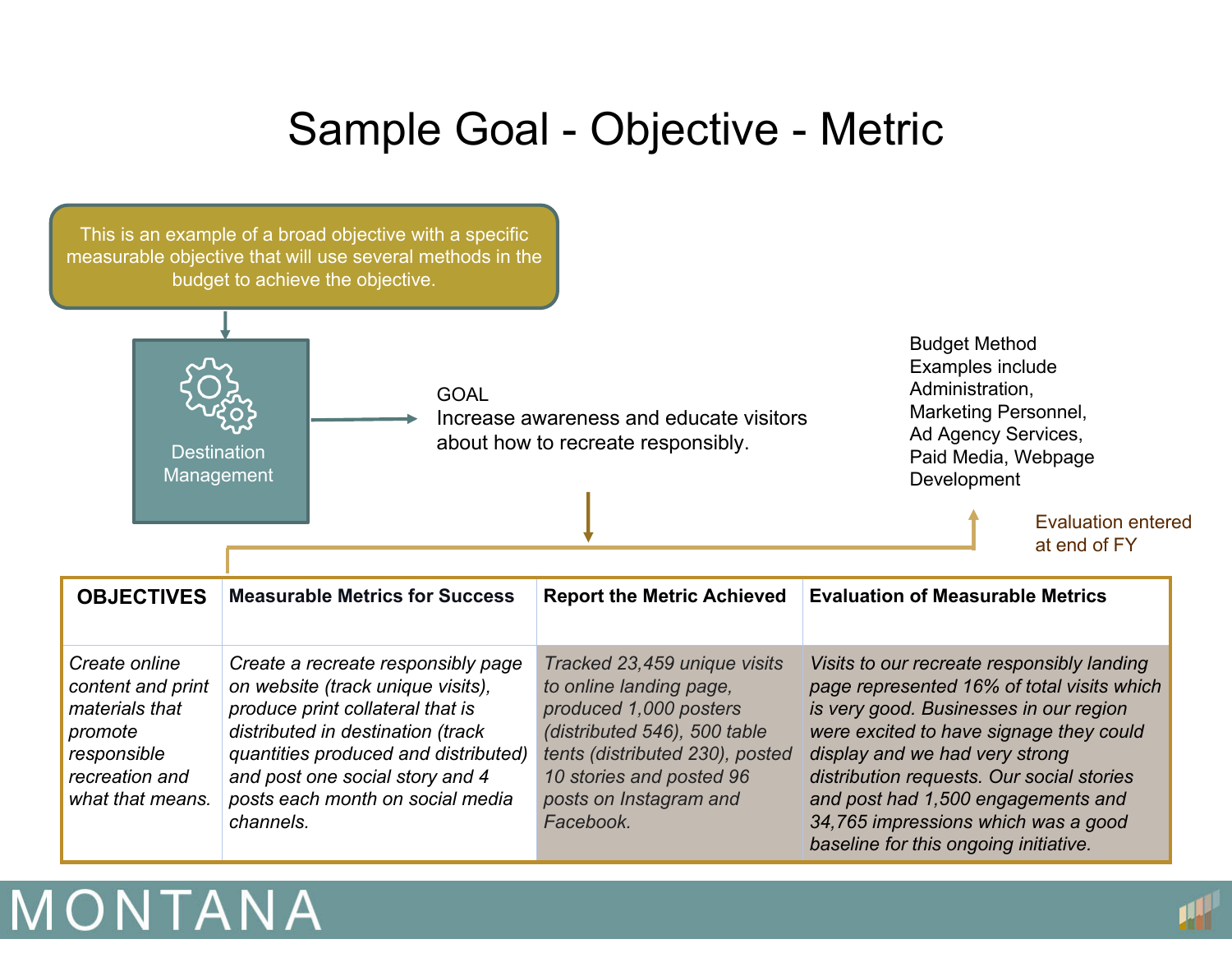### Sam ple G oal-O bjective -M etric

This example has a more specific objective with multiple measurements for success. You may choose to have one or more measurable metric for the objective. Budget methods used will be dependent upon the objective.



BudgetM ethod Exam ples include #1 Adm inistration, #5 M arketing Personnel,#6 Ad Agency Services, #7 M arketing Resources

| <b>Measurable Metrics for</b><br><b>OBJECTIVES</b><br><b>Success</b>                                                                                                                                                                                                                 | <b>Report the Metric Achieved</b>                                        |                                                                                                                                                                                                                                                                                                | <b>Evaluation of Measurable Metrics</b>                                                                                                                                                                                                                                                                                                                                                                                                         |
|--------------------------------------------------------------------------------------------------------------------------------------------------------------------------------------------------------------------------------------------------------------------------------------|--------------------------------------------------------------------------|------------------------------------------------------------------------------------------------------------------------------------------------------------------------------------------------------------------------------------------------------------------------------------------------|-------------------------------------------------------------------------------------------------------------------------------------------------------------------------------------------------------------------------------------------------------------------------------------------------------------------------------------------------------------------------------------------------------------------------------------------------|
| Grow our website<br>Increase website<br>sessions by 9%.<br>sessions, digital<br>downloads, and<br>Increase digital guidebook<br>downloads by 5%.<br>social media<br>Increase Facebook<br>engagement over<br>$FY22.$ .<br>engagement by 4% and<br>Instagram engagement by<br>$10\%$ . | in over FY22.<br>Digital guidebook downloads<br>in Instagram engagement. | Website sessions increase 25%<br>increased by 20% over FY22, we<br>had over 200 guidebook views on<br>our website, and users shared<br>the guidebook with 82 other email<br>addresses or on social platforms.<br>3% percent increase in Facebook<br>engagement and a 25% increase<br>Facebook. | Increased website traffic increased guide<br>downloads. We are now able to better track our<br>digital guidebook as we have it on our website as<br>a digital flipbook. We can track user views,<br>downloads, and shared them via a third-party<br>vendor. A four percent increase in Facebook<br>engagement may not seem like much but we put<br>a greater focus on Instagram as we found that<br>our target market(s)use Instagram more than |